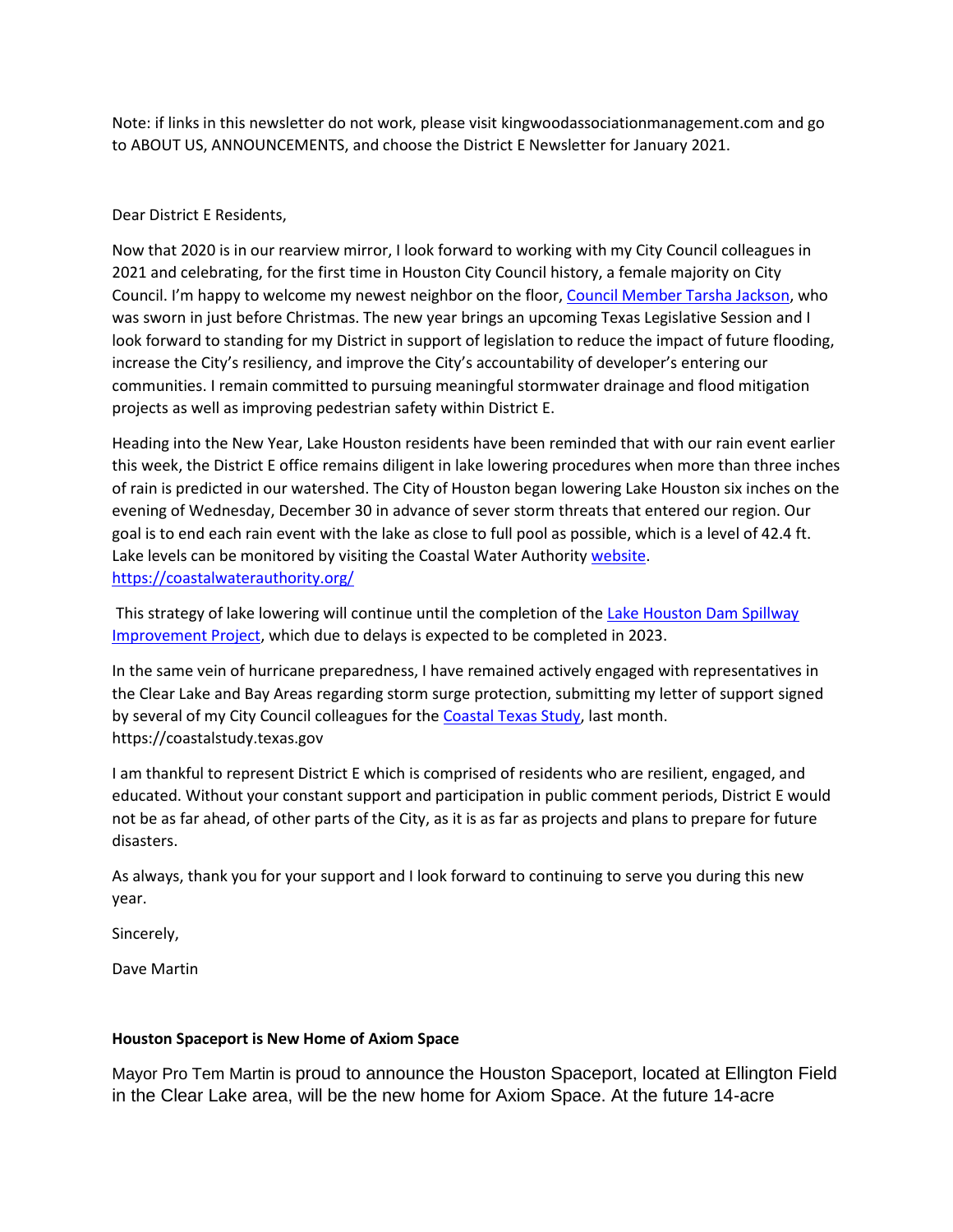complex, Axiom Space will be training future astronauts and will be constructing the world's first commercial space station. For more information on [The Houston Space Port](http://r20.rs6.net/tn.jsp?f=001dgfJ9ueew6UydRS6suYG-J5awsS1r8oynq5KSMFDG3aRCFXB9H4M-Jsb43K1jXl0S3xVhHsu5xQWicyhi5KTVJDBSSB5kFYK3P8kMZHCnB81m0wS7S48evPqx9UpVmNdLZzTivEwEkcEeh3iKu6NT-j_EWqXlQTO&c=-VVIfmZYsVOSAlyqi9aJnlekTz62EroUiA6ZEzMUuMcfMEAPkuXNgA==&ch=L8pRW-Y7bJ3bLPPAFox_6UBZyLRMRPIaU6ljAzWfDdWGyX_zRxnvTA==) and [Axiom](http://r20.rs6.net/tn.jsp?f=001dgfJ9ueew6UydRS6suYG-J5awsS1r8oynq5KSMFDG3aRCFXB9H4M-Jsb43K1jXl0kBzZ0inCgoBtIEw3WSmw4CE1mUjH09MdJ2YK-c_KvdJ75hPAXRhplVkOaiy7rS07HfIj_QzFBWc92jUUrUrpoQ==&c=-VVIfmZYsVOSAlyqi9aJnlekTz62EroUiA6ZEzMUuMcfMEAPkuXNgA==&ch=L8pRW-Y7bJ3bLPPAFox_6UBZyLRMRPIaU6ljAzWfDdWGyX_zRxnvTA==)  [Space](http://r20.rs6.net/tn.jsp?f=001dgfJ9ueew6UydRS6suYG-J5awsS1r8oynq5KSMFDG3aRCFXB9H4M-Jsb43K1jXl0kBzZ0inCgoBtIEw3WSmw4CE1mUjH09MdJ2YK-c_KvdJ75hPAXRhplVkOaiy7rS07HfIj_QzFBWc92jUUrUrpoQ==&c=-VVIfmZYsVOSAlyqi9aJnlekTz62EroUiA6ZEzMUuMcfMEAPkuXNgA==&ch=L8pRW-Y7bJ3bLPPAFox_6UBZyLRMRPIaU6ljAzWfDdWGyX_zRxnvTA==) please visit their websites.

# **Mouthbar Dredging Update**

The City of Houston, through its contractor DRC Emergency Services, LLC (DRC), began mechanical dredging of the mouth bar in January. The total cost for this project is \$40 million, which is funded through a combination of City of Houston Harvey Disaster dollars provided by Governor Greg Abbott, grant dollars from the Texas Water Development Board (TWDB), and funding from the Harris County Flood Control District (HCFCD) Bond Program.

DRC is completing the scope of work for dredging activities in two distinct phases. The first phase will remove accumulated materials near and at the mouth bar on the West Fork of the San Jacinto River, and the second phase will remove accumulated materials in the East Fork of the San Jacinto River and other locations in Lake Houston. During phase one of this project it is expected that a minimum of 400,000 cubic yards (CY) of material will be removed over twelve months. To date, DRC has removed approximately 385,000 cubic yards of material. DRC is now dredging in the area immediately north of the mouth bar and is expected to dredge approximately 260,000 CY of material before finishing the remaining section of the mouthbar itself.

Additionally, during phase two of the project City of Houston, Harris County, HCFCD, SJRA, and Coastal Water Authority (CWA) will develop and execute a plan for the City of Houston or CWA to assume longterm dredging operations on Lake Houston. This work effort will include determining funding for the dredging operations in perpetuity. This phased approach will obligate the full grant funding before the 87th legislative session in 2021. This grant funding was made possible thanks to State Representative Dan Huberty (District 127) through the passage of Senate Bill 500 .

Mayor Pro Tem Martin, again, would like to offer a very special "Thank You" to State Representative Dan Huberty for his commitment to seeing this project through and his dedication to the long-term maintenance activities on Lake Houston. Representative Huberty has been a champion for his residents and a great ally in seeing these additional dredging efforts come to fruition.

### **Houston Parks Board 50/50 Program: Freeway Manor**

Through the 50/50 Parks Partners Initiative, Mayor Turner has challenged 50 companies to join a citywide coalition driving improvements to neighborhood parks.

Mayor Pro Tem Martin is happy to announce Freeway Manor Park in the Edgebrook Community has been selected to be part of this project. Houston Parks Board is anticipating a virtual Community Listening Session in late February or early March, please stay tuned for more details and information on how to participate in the meeting. For more information about the 50/50 Parks Partner Initiative please visit their website.

### **Construction Scheduled on Valley Rim Safe Sidewalk Project**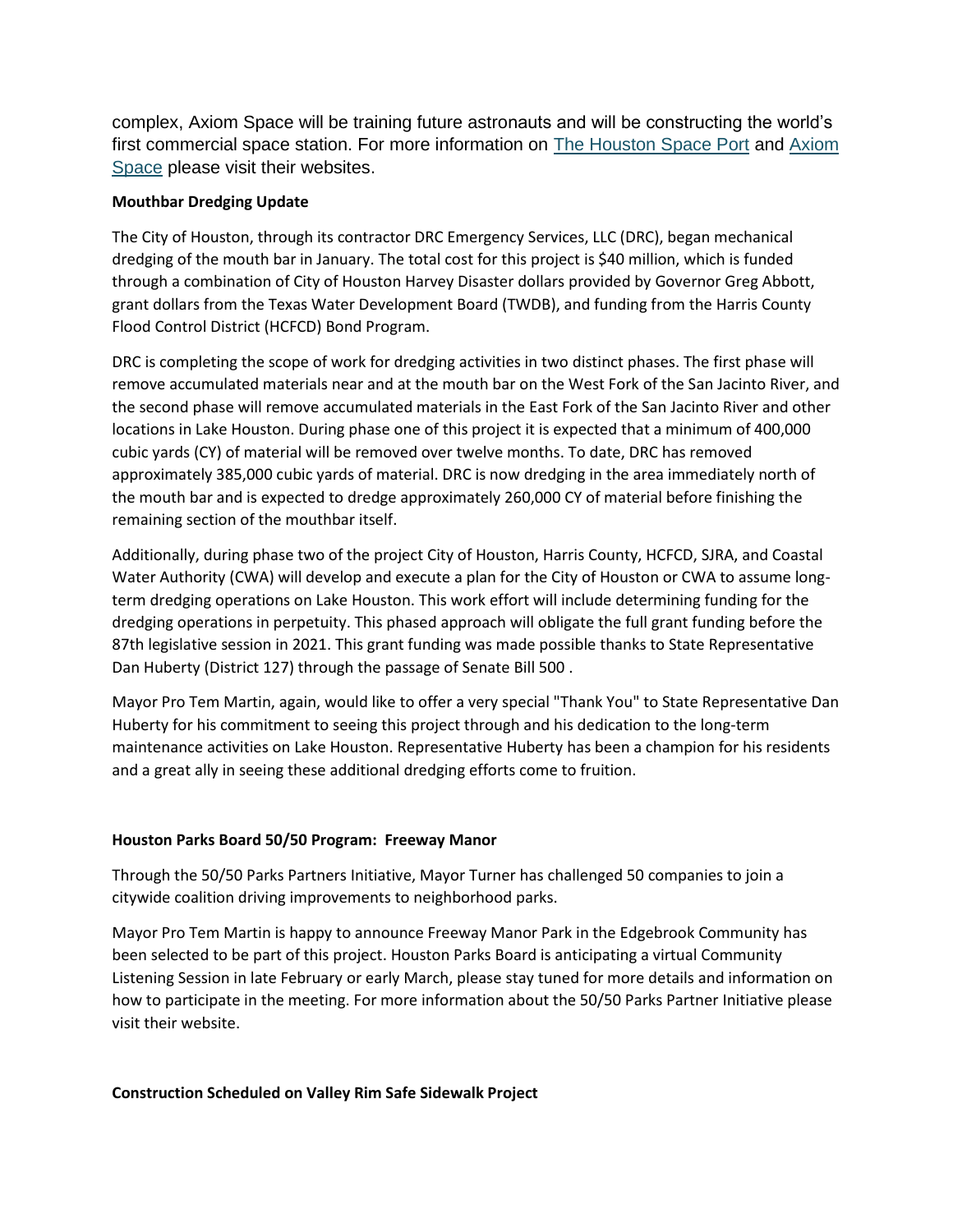Mayor Pro Tem Dave Martin is pleased to announce, in an effort to provide increased pedestrian mobility as well as safety, Houston Public Works will be adding new sidewalks in Mills Branch Village. The new sidewalk will be installed on the south side of Valley Rim Drive from W Lake Houston Pkwy to Wild Blackberry Drive. The cost of the project is \$17,250 and is being completed through Houston Public Works Safe Sidewalk Program.

Construction is scheduled to begin on Monday, January 4 and is expected to be completed by Monday, January 18, weather permitting. Crews will be operating between the hours of 7:00 a.m. and 5:00 p.m., Monday through Friday.

As a result of the construction activities, please be aware of flagmen and orange traffic cones that will be put in place on site to help with traffic flow through the construction zone as the project will require one lane closures. Two-way traffic will be maintained at all times. Businesses and residents will have access to driveways at all times, and may experience an increase in noise levels due to trucks and equipment in the area.

# **Construction Scheduled for West Fork Bayou Greenway Project**

The Houston Parks Board recently announced that construction on the West Fork Bayou Greenway Project is beginning in Mid-Late January and expected to conclude in late 2021. Houston Parks Board has been working in close partnership with the City of Houston, Harris County Precinct Four, Harris County Flood Control District, community groups, and partners to plan a new San Jacinto Greenway.

The 2.6-mile greenway will feature a hike and bike trail, wayfinding signage, benches, trash cans, recycling bins, wildflower plantings, and more. It will eventually connect to the Spring Creek and Cypress Creek trail systems on the west end via Ross Road through the future Precinct Four Edgewater Park. It will also connect to the Kingwood trail system on the east end via Woodland Hills Drive, giving access to hundreds of miles of trail systems on both the east and west ends built by other partners.

Since construction is mostly contained along abandoned residential streets, green space, or unused right-of-way. Crews will be working Monday through Friday from 7:00 a.m. to 6:00 p.m.

To see a map of the planned greenway route, click here.

### **City of Houston Government Relations**

The City of Houston Government Relations team helps generate information for both the Mayor, Council Members, and the public with regards to efforts made to partner with different levels of government to solve problems and provide resources for the citizens of Houston. In the upcoming legislative session, the Government Relations website is a great resource that explains the City's legislative priorities such as flood mitigation, public safety, education and economic development.

To subscribe to their newsletter or offer feedback, contact [nick.anderson@houstontx.gov.](mailto:nick.anderson@houstontx.gov)

See a pothole, report it by calling (713) 837-0311 or use a Smartphone App.

Get the latest on COVID-19 including locations of active testing sites can be found here.